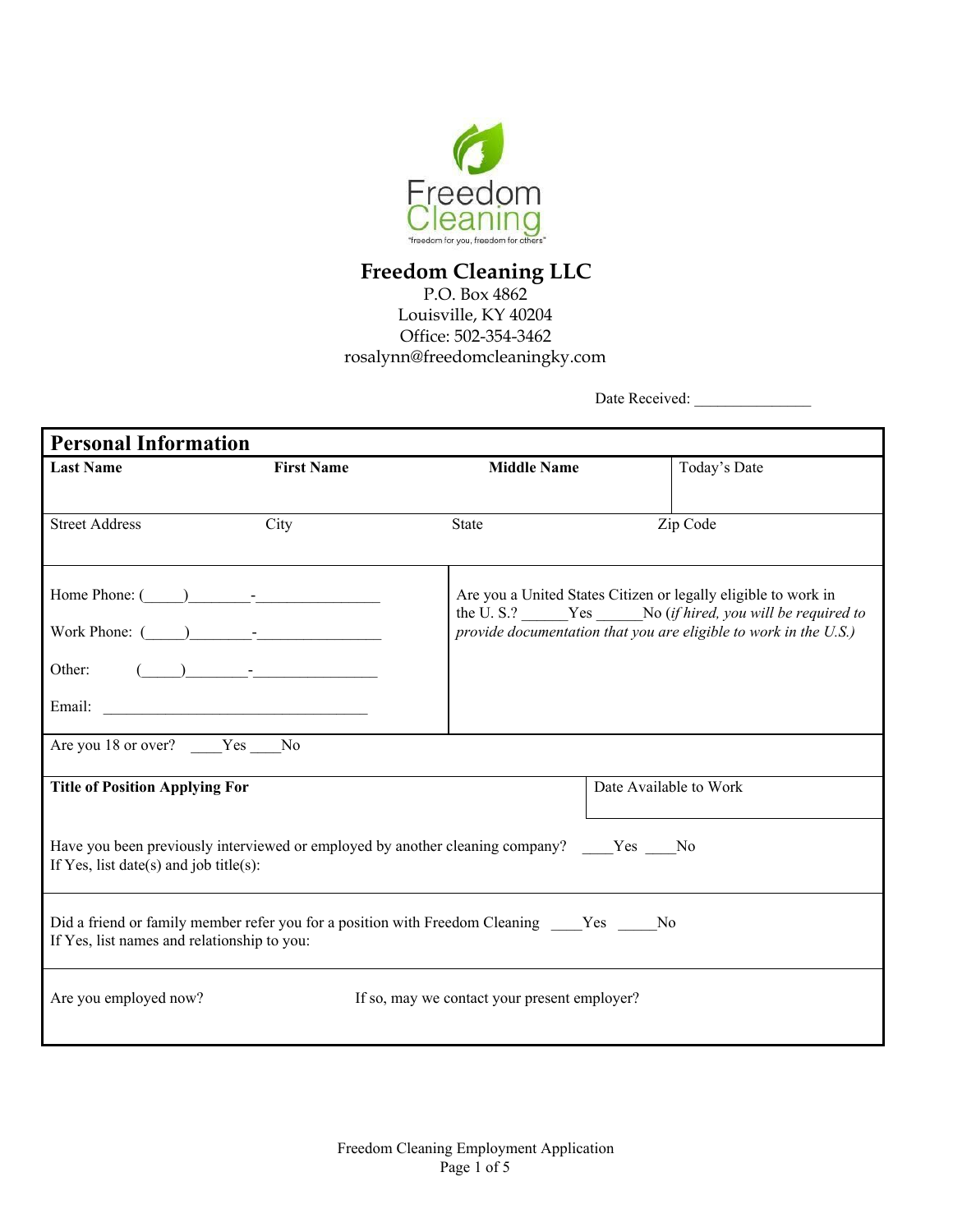| Education                |  |                   |                            |                |  |  |
|--------------------------|--|-------------------|----------------------------|----------------|--|--|
| <b>Name and Location</b> |  | # Years Completed | <b>Major Area of Study</b> | Degree/Diploma |  |  |
| High School              |  |                   |                            |                |  |  |
| College                  |  |                   |                            |                |  |  |
| Graduate                 |  |                   |                            |                |  |  |
| School                   |  |                   |                            |                |  |  |
| Technical                |  |                   |                            |                |  |  |
| or Certificate           |  |                   |                            |                |  |  |
| Programs                 |  |                   |                            |                |  |  |

| <b>Employment History</b> | Please provide the following information for your previous three employers, beginning with<br>the most recent: (Please attach an additional page or include along with application a resume) |             |            |  |
|---------------------------|----------------------------------------------------------------------------------------------------------------------------------------------------------------------------------------------|-------------|------------|--|
| Employer:                 | Dates Employed:                                                                                                                                                                              |             | Job Title: |  |
|                           | From                                                                                                                                                                                         | To          |            |  |
| Address:                  |                                                                                                                                                                                              |             |            |  |
| Telephone:                |                                                                                                                                                                                              | Job Duties: |            |  |
| Weekly Pay<br>Start:      | Finish:                                                                                                                                                                                      |             |            |  |
| Reason for Leaving:       |                                                                                                                                                                                              |             |            |  |
|                           |                                                                                                                                                                                              |             |            |  |

| Employer:                       | Dates Employed: |             | Job Title: |
|---------------------------------|-----------------|-------------|------------|
|                                 | From            | To          |            |
| Address:                        |                 |             |            |
|                                 |                 |             |            |
| Telephone:                      |                 | Job Duties: |            |
|                                 |                 |             |            |
| Finish:<br>Weekly Pay<br>Start: |                 |             |            |
| Reason for Leaving:             |                 |             |            |
|                                 |                 |             |            |
|                                 |                 |             |            |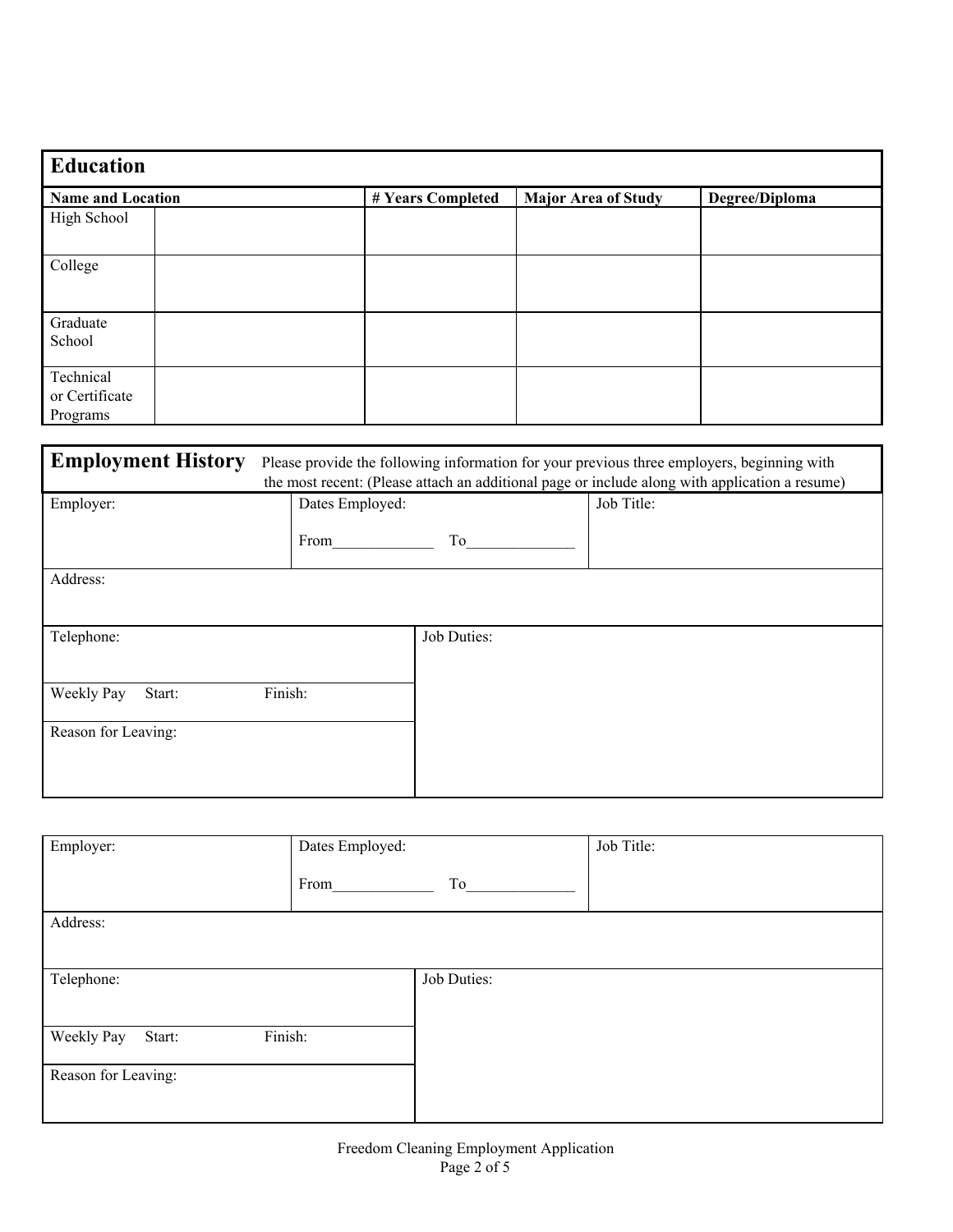| Dates Employed: |         | Job Title:  |
|-----------------|---------|-------------|
| From            | To      |             |
|                 |         |             |
|                 |         |             |
|                 |         |             |
|                 |         |             |
|                 |         |             |
|                 |         |             |
|                 |         |             |
|                 |         |             |
|                 | Finish: | Job Duties: |

Describe your qualifications for the type of employment you are seeking: (Please include skills, special training, etc.)

Please list any special awards, honors, scholarships, or offices held.

**References** Please list names of supervisors, managers, or others who can comment directly on your abilities: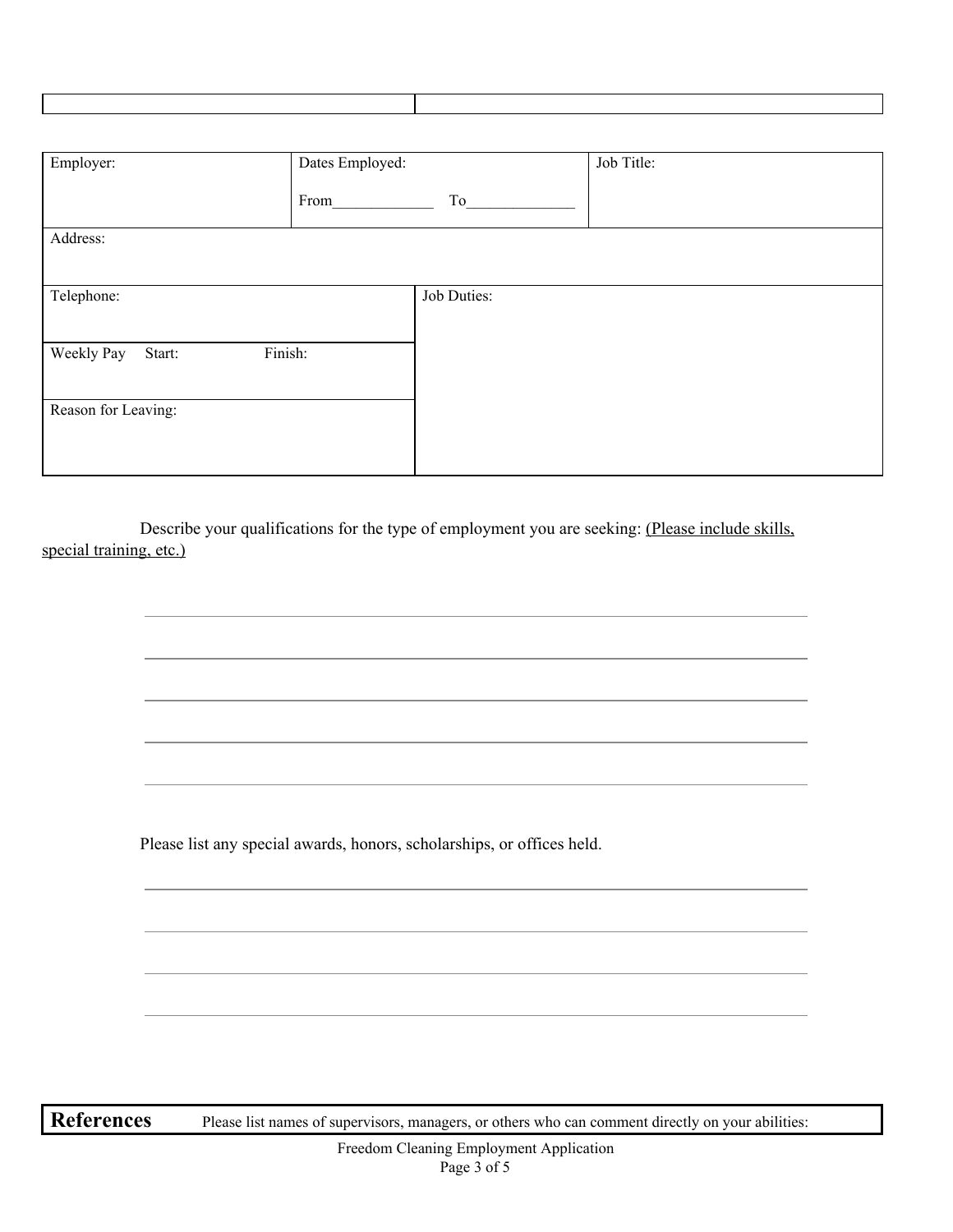| Please no family members. |         |         |                         |             |  |
|---------------------------|---------|---------|-------------------------|-------------|--|
| Name                      | Address | Phone # | Relationship/Occupation | Years Known |  |
|                           |         |         |                         |             |  |
|                           |         |         |                         |             |  |
|                           |         |         |                         |             |  |
|                           |         |         |                         |             |  |
|                           |         |         |                         |             |  |
|                           |         |         |                         |             |  |

## **Requirements for Employment at Freedom Cleaning**

House cleaning team members should possess high standards of integrity, strong work ethic, cleanliness and are able to work in a team setting while also possess a self-starter attitude. Cleaning team members also need stamina, as standing, bending, and crouching for extended periods of time constitute much of the work as well as being able to lift up to 20lbs.

Do you have a reliable vehicle? \_\_\_\_\_\_\_Yes \_\_\_\_\_\_\_\_No Do you have current car insurance \_\_\_\_\_\_Yes \_\_\_\_\_\_\_No

## **Questions not pertinent to employment but helpful should you be offered a position:**

Are you allergic to cats? Ves No Are you allergic to dust? Ves No Are you able to work Saturdays? \_\_\_\_\_\_Yes \_\_\_\_\_\_No

Do you have any specific days/weeks you know in advance you cannot work? Please list potential or definite dates (i.e. family vacation, school related events or internships, any upcoming traveling plans)

## **What Days/Times are you available to work?**

| Monday     | Tuesday    | Wednesday  | Thursday   | Friday          | Saturday   |
|------------|------------|------------|------------|-----------------|------------|
| $9am-12pm$ | $9am-12pm$ | $9am-12pm$ | $9am-12pm$ | $9$ am- $12$ pm | $9am-12pm$ |
| lpm-4:30pm | 1pm-4:30pm | 1pm-4:30pm | lpm-4:30pm | $1pm-4:30pm$    | 1pm-4:30pm |
| *          |            |            |            |                 |            |
|            |            |            |            |                 |            |
|            |            |            |            |                 |            |

\*Or list certain times for each day/time Note:

Initial: Date: Date: